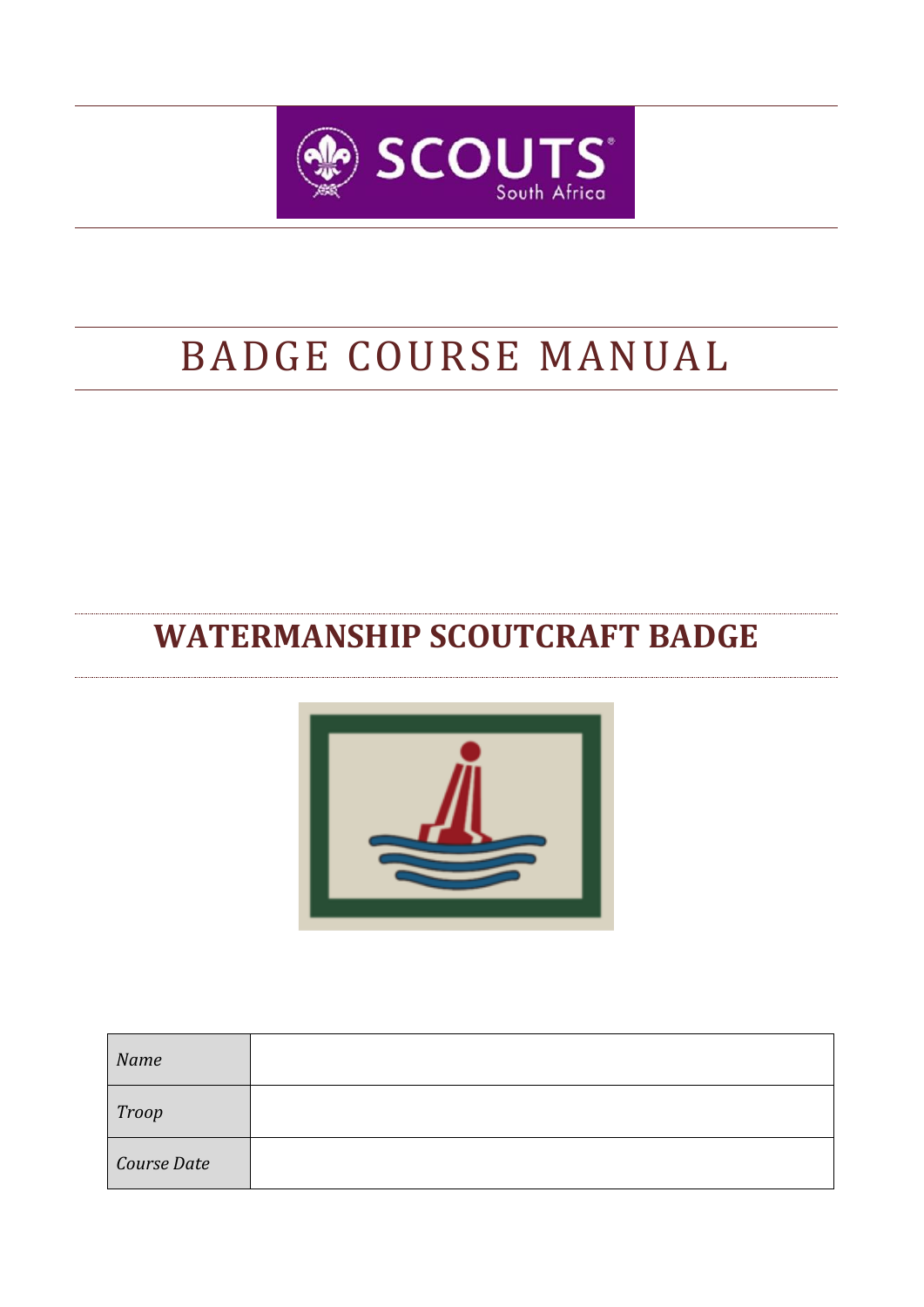# **CONTENTS**

| Section                           | Page |
|-----------------------------------|------|
| Watermanship - badge requirements |      |
| Water safety                      | 3    |
|                                   |      |
| The seven safety swimming steps   |      |
| The buddy system                  |      |
| Personal Floatation devices (PFD) |      |
| Knotting                          | 7    |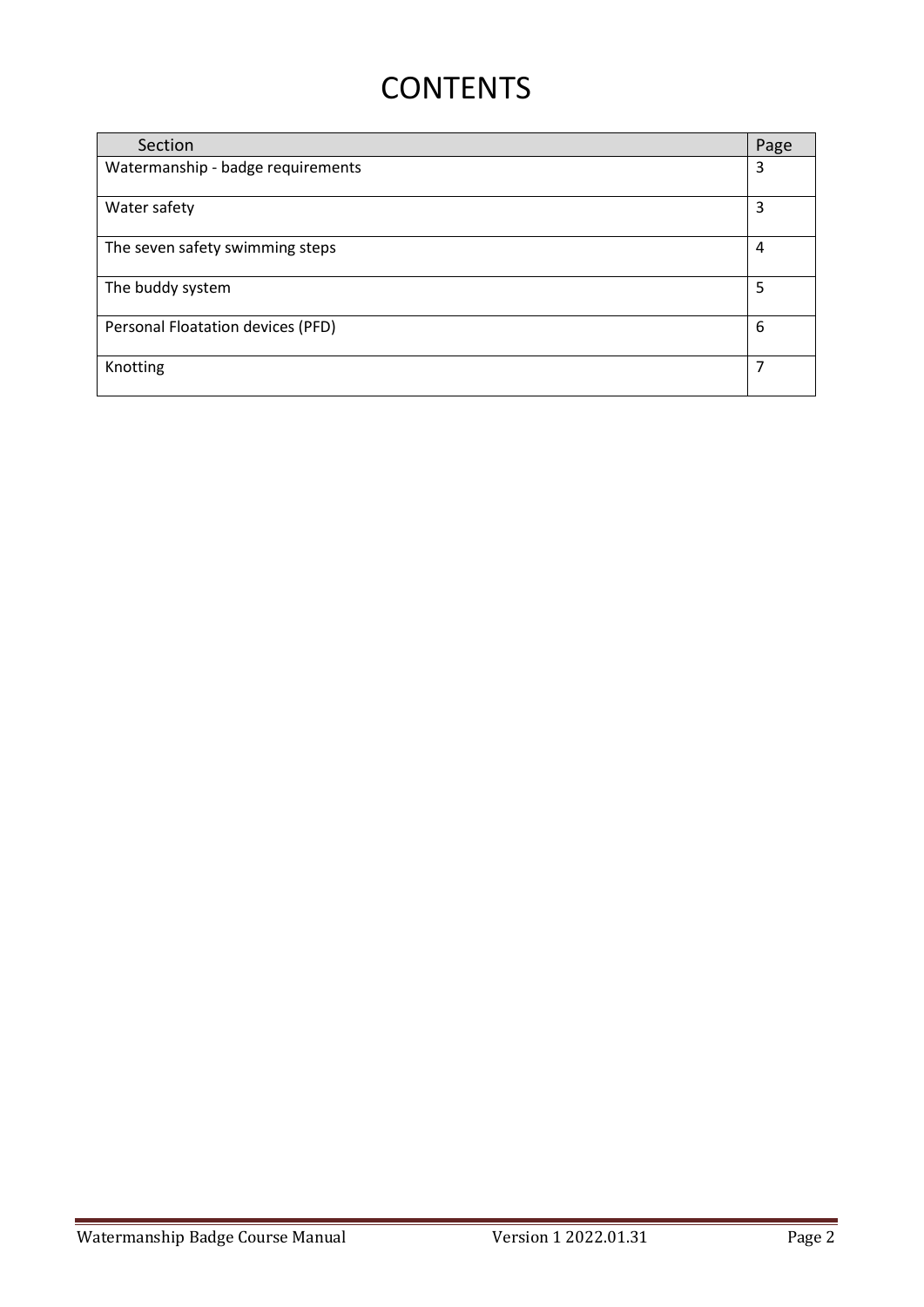# **WATERMANSHIP - BADGE REQUIREMENTS:**

- 1. Have passed the Swimming Scoutcraft Badge or complete all the requirements for it. Be prepared to be examined on any requirement of the Scoutcraft Badge, with an age-appropriate level of skill.
- 2. Explain how to be safe around water.
- 3. Understand and apply the buddy system.
- 4. Demonstrate how to wear and care for a Personal Floatation Device.
- 5. Board a canoe or river kayak (not a polo boat) in the correct way and paddle a course of 200m defined by the examiner.
- 6. Act as crew for an older scout on a dinghy for at least 30 minutes.
- 7. Act as an oarsman on a pulling boat for at least 30 minutes
- 8. Demonstrate the following knots:
	- a. Reef knot
	- b. Figure of 8 Knot

# **WATER SAFETY:**

- 1. Never swim by yourself, no matter how good a swimmer you are.
- 2. It is always much safer to swim where a lifeguard is on duty.
- 3. If you are in charge of small children, never take your eyes off of them around water. They can fall in and drown quickly.
- 4. If you are just learning to swim, stay in shallow water.
- 5. People who are poor swimmers, or can't swim, should not float on tubes, rafts or even try to water ski.
- 6. Even if you are a good swimmer, you may get a cramp or get tired. Never attempt a long swim, unless you have a boat following you.
- 7. If you get a cramp in your arm, leg or foot while you are swimming; **No big deal:**
	- Stop and stretch it. Hold your breath, reach down and work it out. You will float.
	- It is a technique called drown-proofing.
	- If you feel a cramp coming on, change the way you are swimming.
- 8. It is recommended that you NEVER swim at night in the ocean, a lake, river, pond or unlighted swimming pool. This is especially true in the ocean, where a lot of fish feed at night.
- 9. Never call for help around water unless you need it. If you need it, yell, wave your arms, etc.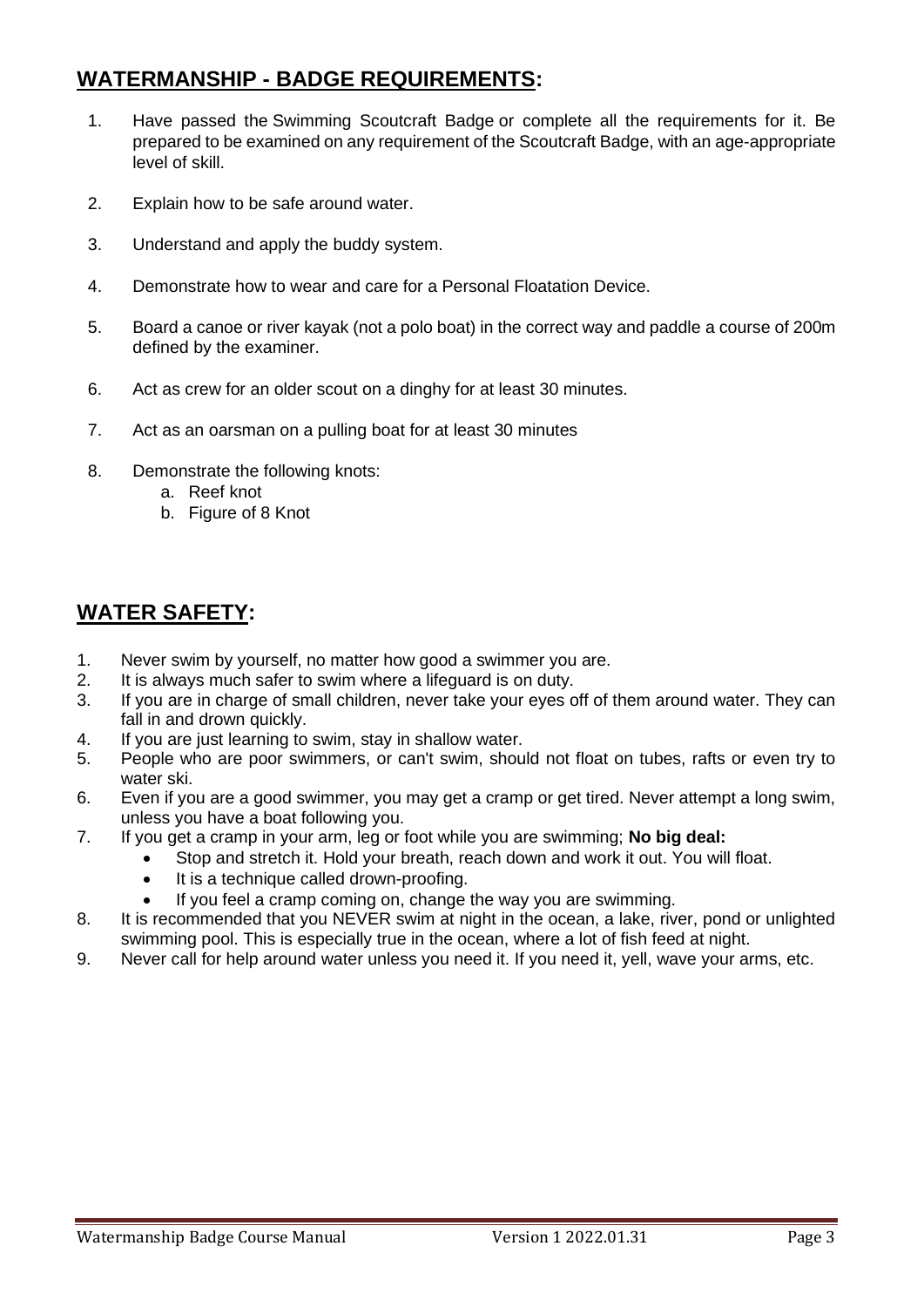# **THE SEVEN SAFETY SWIMMING STEPS:**

1. **Qualified Supervision.** A responsible adult must be in charge at all times when Scout swimming is conducted. He must be qualified with water-safety training or have trained assistants under his direction.



**2**. **Safe Swimming Area.** The bottom of the swimming area is examined to make sure it is safe, with no deep holes, stumps, or rocks. It is then marked off in three sections: not more than 1m deep for non-swimmers, up to just-over-head depth for beginners, and deep water for swimmers (not over 3.6m).

**3**. **Lifeguards.** Two older Scouts who are good swimmers are guards. They stand at the edge of the water, equipped with a lifeline, ready to assist any swimmer in trouble. In addition, if a boat is available, two older Scouts, preferably good swimmers, should man it. One should be at the oars. The other should be equipped with a reaching pole or an extra oar, and he should be in the stern, but turned around so that both he and the oarsman are facing the swimmers. The boat is stationed just outside the swimming area, with stern toward the swimmers, ready to backwater toward anyone who needs help.

**4. Lookout.** A lookout stands where he can watch all swimmers. It is best if he is high above so that his view is never blocked.



**5**. **Ability.** Before group swimming starts, each Scout's swimming ability is tested. The Scouts are then divided into three groups: non swimmers who are just learning; beginners who have jumped feet first into deep water and swum 7.5m, then reversed direction and swum another 7.5m to their starting point; and swimmers who have passed this test: Each group stays in its own area during the swim.

**6. Buddy System.** Each Scout is paired with another of about the same swimming ability. The two check in together on the buddy board or an equivalent, keeping within 3m of each other at all times, and checks out together. Whenever a buddy signal is sounded, buddies grasp each other by the hand and hold their arms high so that the lookout can check up on the number of buddy pairs.



**7. Good Discipline.** The adult supervisor sees to it that there is intelligent discipline -- with strict attention to the rules, but with a chance for everyone to have a good time and to become better swimmers.

# **PLUS**

**Physical Fitness.** It is important that the swim supervisor be aware of the physical condition of all participants in or out of the water and take special precautions when needed. A current individual health history that includes information on heart, lung, breathing, and ear/hearing conditions is normally sufficient.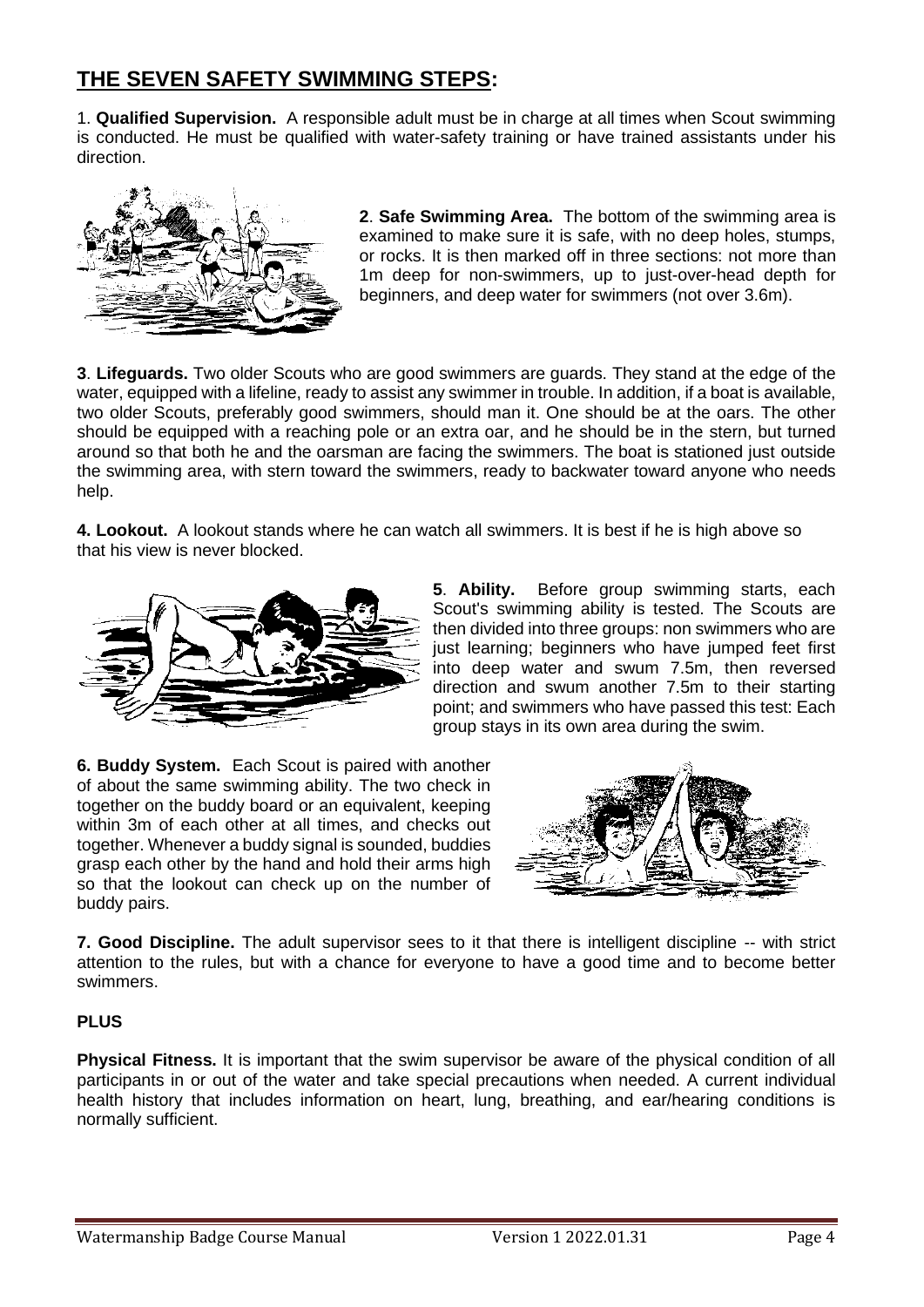# **THE BUDDY SYSTEM:**

The Buddy System entails dividing swimmers or paddles into small groups of 2 or 3. This is not only an effective way to help manage large groups where it is difficult to monitor everyone, but it also reinforces the character development trait of responsibility. Each Buddy is responsible to keep track of the other members of the group. If a Buddy is having a problem, someone else in the group can alert the lookouts or activity leader.

The members of buddy group can be of similar ability or one strong and one weaker for a training scenario. Buddies must remain in the same area and should be instructed not to perform rescues before alerting the lookouts or activity leader that their buddy is in trouble. If a buddy needs to leave the water for any reason (eg. bathroom), all members of buddy group must also leave until all are ready to return. If a buddy board is in use, they must also report to the lifeguard or activity leader to ensure that they are logged on the Buddy Board.

# **Purpose of the Buddy System**

- It is an effective way to help manage the safety of large groups.
- If a person is alone, no one may notice if they go missing or have trouble. With two or more together, someone will notice and be able to help.
- It reinforces the character development trait, provides responsibility, and promotes friendships.

#### **Setting up the Buddy System**

- Have at least one buddy or partner with you when on water. A buddy team may consist of three Scouts if there is an odd number in a group.
- Buddies should know each other and be comfortable together.
- Your buddy should be of similar age, swimming ability and maturity.
- Always know where your buddy is and stay close to each other.
- If your buddy leaves the water, you must leave as well until you are both ready to return.
- Each buddy is responsible for the other.
- If your buddy is having a problem, you must alert the leaders in charge.

# **Buddy Checks**

Buddy Checks should be conducted at regular intervals during the swim period. The length of these intervals to be determined by the leader or lifeguard. Conducting Buddy Checks at least every 10 minutes ensures that Buddies are near each other, being responsible, and that a check can be performed quickly and efficiently. The check is initiated by the leader or lifeguard using a predetermined signal (whistle blows). At the sound of the signal, all pairs should raise each other's hands to show that buddies have not split apart. The leader or lifeguard does a Buddy Count. Staff must begin an immediate search if a buddy or buddy pair is unaccounted for. When all Buddies are accounted for, the swimmers may re-enter the water and resume activities.

# **Buddy Boards**

Swimmers leaving and returning to the swim area should be accounted for with a Buddy Board. Swimmers are accounted for before they enter the water and after their swimming period is over. With the Buddy Board system, every swimmer gets a tag with his or her name on it. Swimmers hang their tag on a peg board as they enter the water and remove it when they leave the water; both under the watchful eye of a Lifeguard or staff member. At the end of the swim period, the group leader can easily check to see that all swimmers have left the water.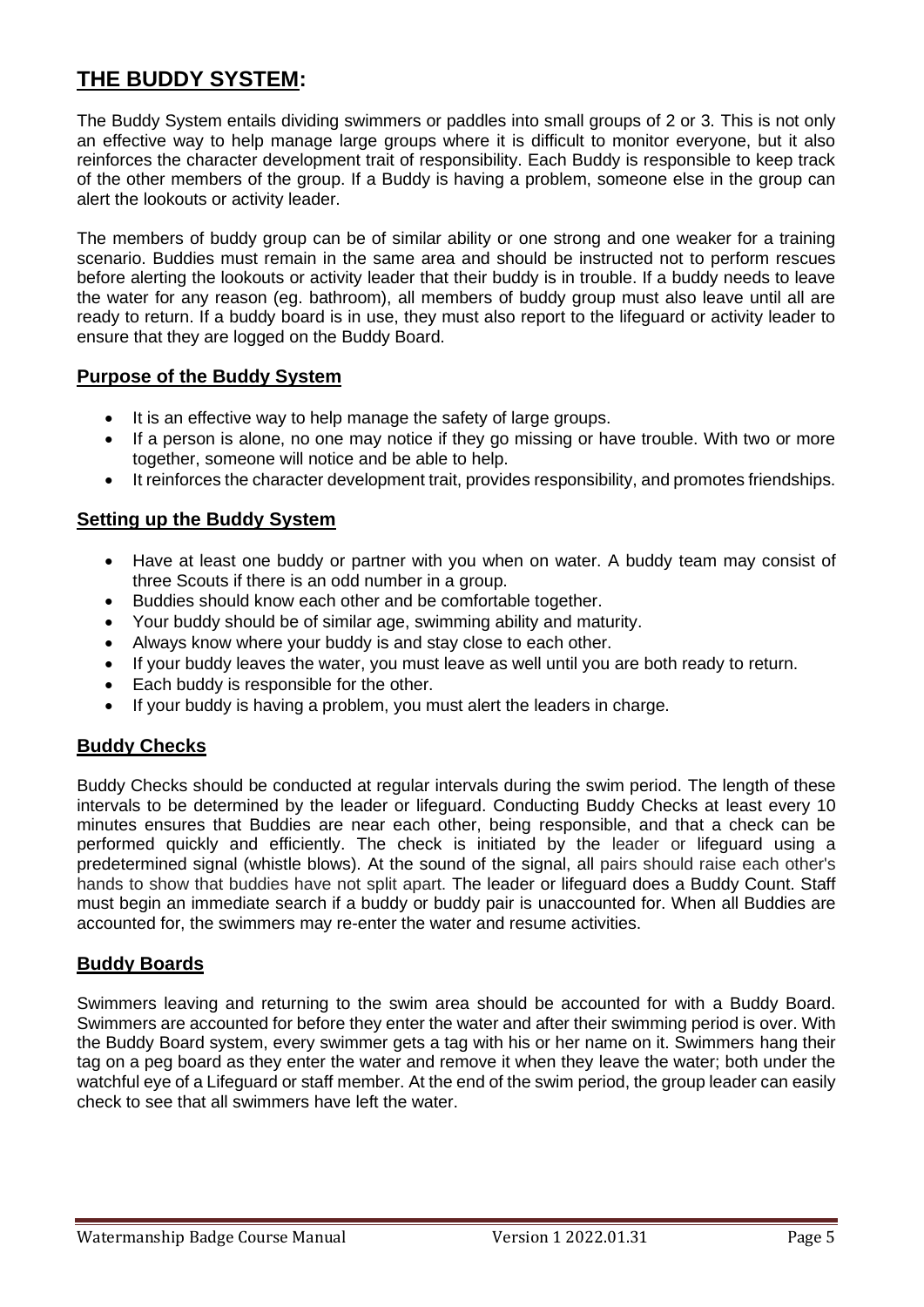# **PERSONAL FLOATATION DEVICES (PFDs):**

PFDs are often referred to as lifejackets, but this is incorrect. A PFD will assist a person to remain on the surface of the water but requires the wearer to be conscious and able to keep their head above the water. A life jacket will turn an unconscious person face up and keep their head above water.

#### **Example of a lifejacket Example of a PFD**



# **Care and Maintaining PFDs**

Only personal floatation devices that are in good, working condition are safe to use. PFDs that are damaged in any way should be discarded immediately as even the slightest damage can greatly reduce their effectiveness.

- **Check for damage.** Rips, tears, cracks, holes, or any other significant wear.
- **Check for waterlogging.** A PFD that absorbs water can actually weigh the person down more than help keep them afloat.
- **Check for air leaks.** If, after gently squeezing an inflatable PFD, air can be heard to be escaping the buoyant material, it is likely that there is damage to the exterior casing.
- **Check for mildew.** A PFD that smells or appears mouldy is not shedding water properly. It is likely that water has saturated into the PFD
- **Check the buoyant material.** If the buoyant material inside the PFD appears to have shrunk, it may not be as effective in keeping someone afloat.
- **Never alter a PFD in any way.** If a PFD needs to be altered to fit an individual then another one should be found.
- **Allow PFDs to dry before placing in storage**. Storing a wet PFD can cause the buoyant materials to break down. Allow PFDs to dry naturally and not in direct heat.
- **Do not use PFDs for anything other than their intended use**. Using any type of PFD as a boat bumper, kneeling pad, or seat cover can decrease the device's buoyancy.
- **Store your PFDs properly.** Store them in cool, dry places and keep them out of direct sunlight when not in use.

#### **Usage Requirements**

The PFD must be correctly sized and fitted to the wearer. A PFD that is too small may not provide sufficient buoyancy and a PFD that is too large may float over the head of the swimmer. The wearer should be able to float comfortably with their head well out of the water. If the PFD rides up on the wearer this could indicate that the PFD is too large.

Whether using a PFD that fastens via zips, clips or clamps, it is important that it closes completely and stays closed while wearing it. To make sure a PFD fits and fastens properly, lift your arms above your head and have someone grab the top of the arm openings and lift upward, if the PFD stays in place, it will most likely not come loose in the water.